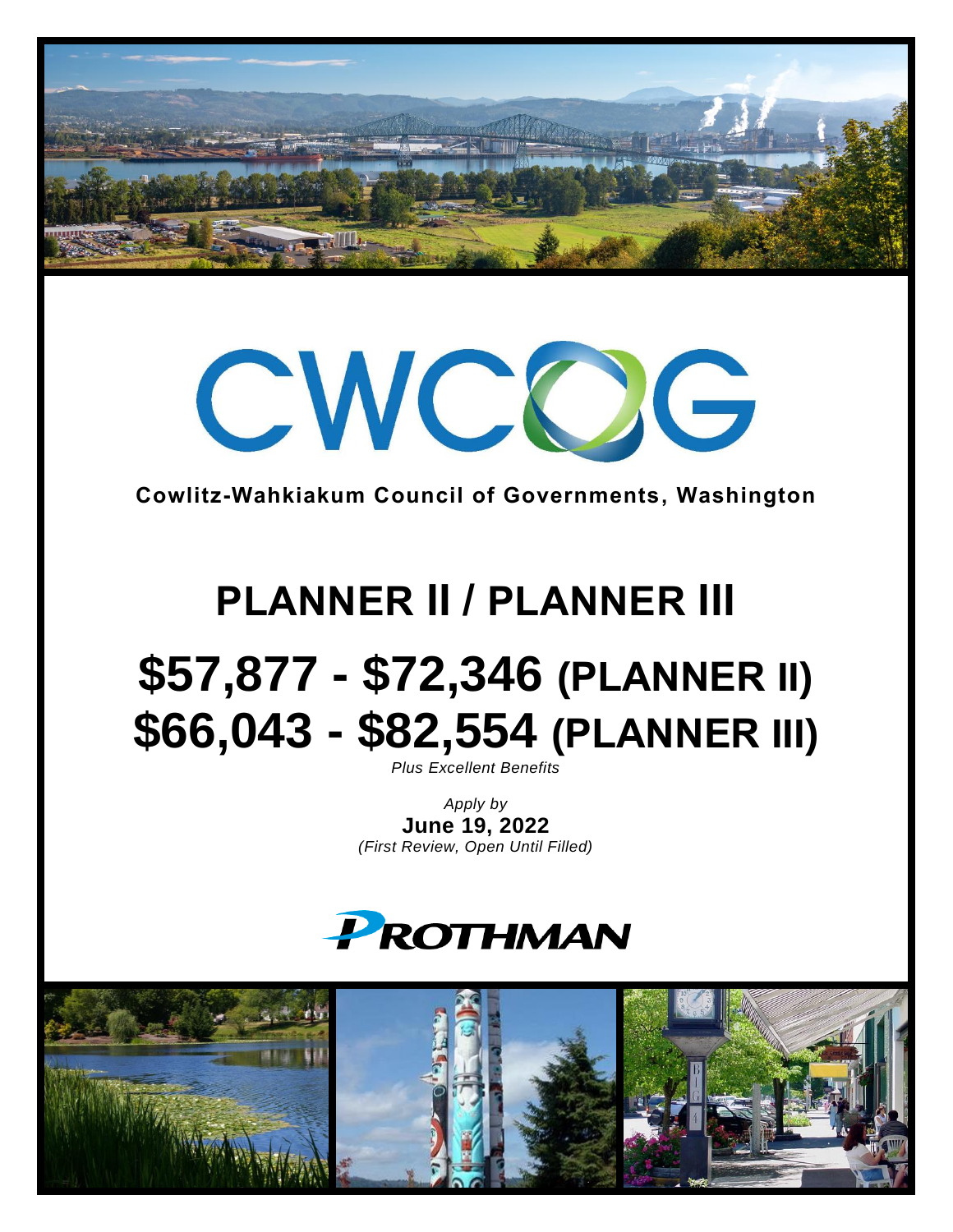### **WHY APPLY?**



Located in Kelso, WA, the Cowlitz - Wahkiakum Council of Governments (CWCOG) serves the communities primarily within the southwest Washington counties of Cowlitz and Wahkia-

kum. This Lower Columbia region is nestled between the Cascade Mountains and ocean beaches and is considered one of the Northwest's best outdoor playgrounds. Fishing, hunting, hiking, camping, boating, mountain climbing, and skiing are among the many activities one will find in Southwest Washington.

CWCOG is looking to fill multiple planning department positions. An ideal candidate will be considered a planning generalist with experience in GIS, Transportation, and/or Small City Planning. The intent is to fill both positions with titles determined by the extent of experience and qualifications. Each of these positions are distinguished by levels of experience and scope, breadth and complexity of responsibility. If you are looking for a diverse and challenging position and want to live in the beautiful Pacific Northwest, then this is the perfect opportunity for you!

#### **THE REGION**

Conveniently located between Portland, Oregon and Seattle, Washington on the I-5 corridor, the region offers residents a comfortable, small-city lifestyle while having access to big-city recreational and cultural opportunities. Within an hour's drive of the Pacific Coast and home to some of the most prominent mountains in the Cascade Range, residents can enjoy a wide variety of outdoor activities year-round. Only an hour drive south, the City of Portland offers an international airport, chain and boutique hotels, exceptional food options, and plenty of shopping.

Cowlitz County is the 13th largest out of the 40 counties in Washington State and is home to approximately 108,950 residents. The county covers 1,166 square miles within Washington's southwestern region. Kelso is home to the county seat, and its largest city is Longview.

Wahkiakum County is the third smallest of Washington's 40 counties covering 287 square miles and lies near the mouth of the Columbia River. The area was once known as the "Timber Capital of the World" and still produces a large supply of lumber for domestic and international markets while maintaining its beautiful and scenic Northwest appeal.

#### **THE ORGANIZATION**

The Cowlitz-Wahkiakum Council of Governments (CWCOG) was established in 1961 as the Cowlitz Regional Planning Commission. In 1974, it was reorganized and renamed the Cowlitz-Wahkiakum Governmental Conference and, in 1992, the Cowlitz-Wahkiakum Council of Governments. The agency is a voluntary association of general and special purpose governments and agencies within the Lower Columbia region. CWCOG is supported by a membership of 36 entities made up of counties, cities/towns, ports, school districts, utility districts, fire districts, economic development councils, a community college, 911 public authority, chambers, and non-profit agencies in the region.

CWCOG has a highly varied work program with initiatives undertaken in the areas of long and short-term regional and local planning, transportation and economic development planning, community development, technical assistance, and a wide array of contractual services. Financial support for CWCOG services comes from annual membership fees, project specific federal and state grants, and contractual revenues. CWCOG is a board-directed organization that meets oncea-month to oversee operations, approve policy direction, and discuss issues of importance to the region. CWCOG operates on a 2022 budget of \$1,293,207 and employs 9 FTEs.



**PROTHMAN**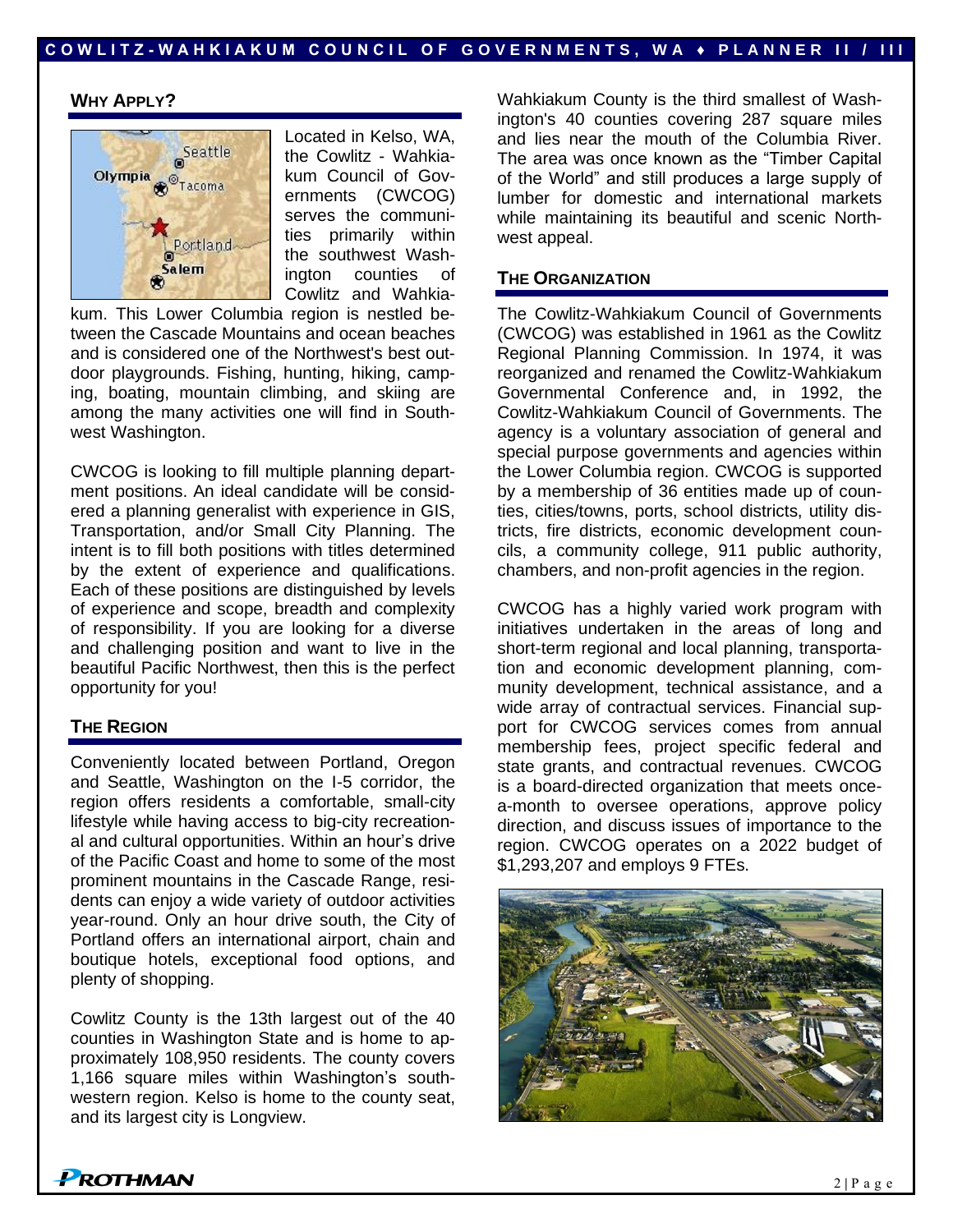**CWCOG programs include:**

#### **Economic Development**

CWCOG collaborates with local governments, economic development councils, non-profit agencies, and the community to address issues and resources needed to advance the region's economic condition and strengthen its competitive advantages.

#### **Transportation**

The CWCOG is designated as a bi-state Metropolitan Planning Organization, comprised of the urbanized area of Longview and Kelso, Washington, and the City of Rainier, Oregon across the Columbia River. The urbanized area, originally designated as an MPO in 1982 by federal and state governments, covers an area of over 62,000 people. CWCOG is also the lead agency for the fivecounty Southwest Washington Regional Transportation Planning Organization (SWRTPO) comprised of Cowlitz, Grays Harbor, Lewis, Pacific and Wahkiakum counties.

#### **Planning/Community Development**

The CWCOG's experienced, professional planning team helps communities with short-range and long-range planning services, code updates, development review services, comprehensive planning, neighborhood and park plans, and other services requested by its members, such as document research and preparation; code and permitting assistance, grant application development, and community visioning.

#### **THE POSITION**

Accountable to the Executive Director, the Planner III classification is distinguished from other COG planning positions by end-to-end project responsibility; building and managing projects to deliver contractual products on-time, on-budget, and to quality standards. The Planner III classification may provide work direction to a project team on occasion.

Accountable to the Executive Director, the Planner II classification is distinguished from other COG planning positions by the need for specialized planning knowledge and the ability to work on moderately difficult projects with limited supervision.

**[View the Planner II Job Description](https://www.prothman.com/JobFiles/2977/JD%20Planner%20II.pdf) Here**

**[View the Planner III Job Description](https://www.prothman.com/JobFiles/2977/JD%20Planner%20III.pdf) Here**

#### **OPPORTUNITIES & CHALLENGES**

The CWCOG leadership continues to strengthen and refresh partnerships, products and relationships to serve the needs of the region. With a membership of 36 agencies, making meaningful connections is crucial to the ongoing success of the organization and the regional initiatives CWCOG is engaged in. The CWCOG Executive Director is looking for staff with abilities to aid in refreshing the agency's approaches, strengthening its relationships, and partnering with leadership to build more effective collaboration amongst stakeholders. Bringing new, innovative ideas forward and laying the foundation for ongoing success takes creativity, energy, vision and commitment from CWCOG's staff and members. Engaging in long and short-range planning in an ever-changing environment requires big-picture vision with the ability to promote incremental changes for the benefit of the region. The ideal candidate will also be able to hit the ground running in order to meet grant deadlines.

#### **IDEAL CANDIDATE**

#### **Education and Experience:**

A Bachelor's degree in Urban and Regional Planning or a similar field, and three (3) to five (5) years of planning experience is required. Experience related to urban or regional plans, comprehensive plans, economic development, transportation, or community development is a plus. Candidates must have or obtain a valid Washington State driver's license.

The ideal candidate will demonstrate strong generalist skills, and project leadership experience including requisite planning, organizational and people skills.